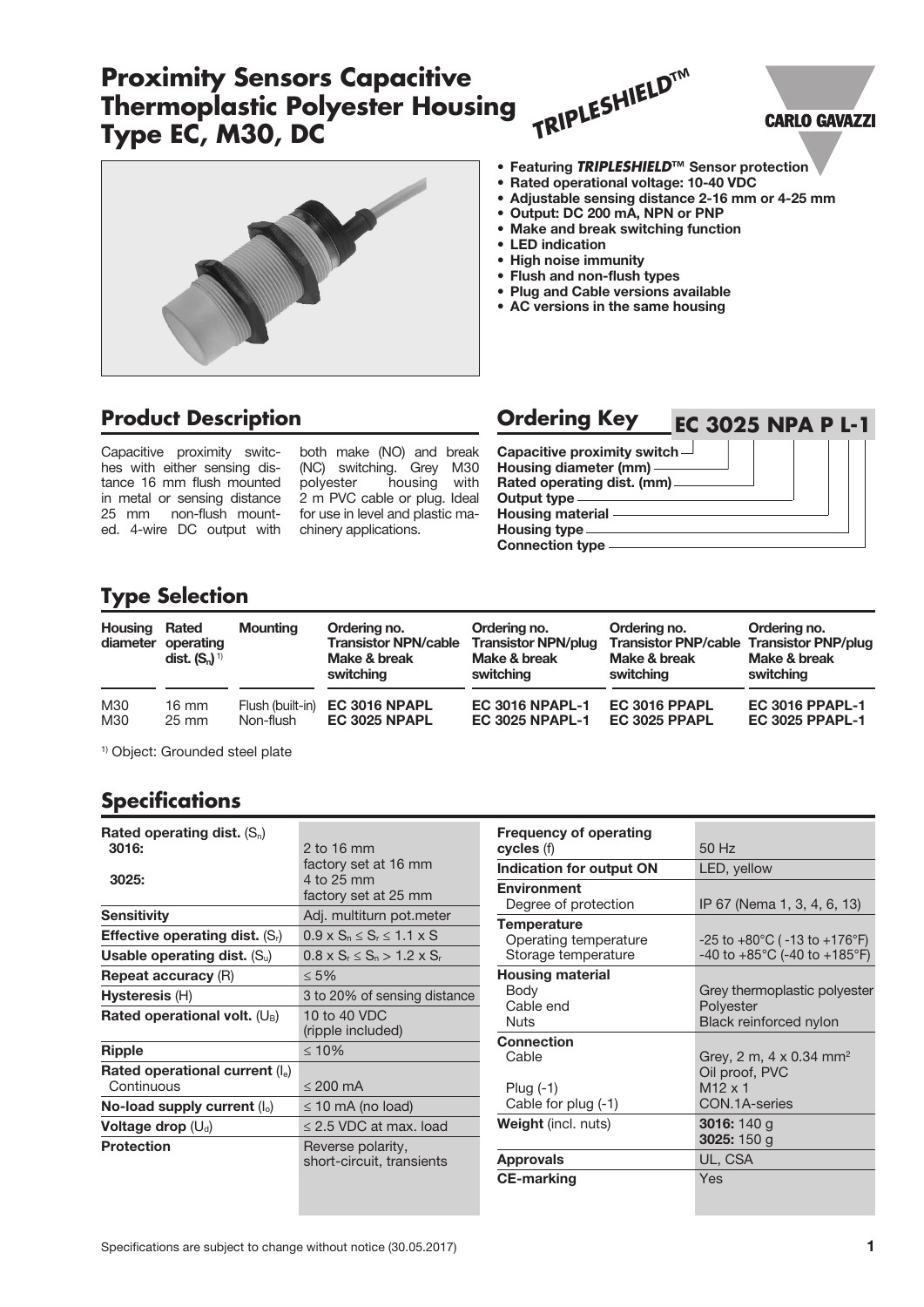

### **Dimensions**



## **Wiring Diagrams**



# **Adjustment Guide**

The environments in which capacitive sensors are installed can often be unstable regarding temperature, humidity, object distance and industrial (noise) interference. Because of this, Carlo Gavazzi offers as standard features in all *TRIPLESHIELD*™ capacitive sensors a user-friendly sensitivity adjustment instead of having a fixed sensing range, extended sensing range to

# **Installation Hints**

Capacitive sensors have the unique ability to detect almost all materials, either in liquid or solid form. Capacitive sensors can detect metallic as well as non-metallic objects, however, their traditional use is for non-metallic materials such as:

accommodate mechanically demanding areas, temperature stability to ensure minimum need for adjusting sensitivity if temperature varies and high immunity to electromagnetic interference (EMI).

#### Note:

Sensors are factory set (default) to maximum rated sensing range.



- Plastic Industry Resins, regrinds or moulded products.
- Chemical Industry Cleansers, fertilisers, liquid soaps, corrosives and petrochemicals.

• Wood Industry Saw dust, paper products, door and window frames.

- Ceramic & Glass Industry Raw material, clay or finished products, bottles.
- Packaging Industry Package inspection for level or contents, dry goods, fruits and vegetables, dairy products.

Materials are detected due to

their dielectric constant. The bigger the size of an object, the higher the density of material, the better or easier it is to detect the object. Nominal sensing distance for a capacitive sensor is referenced to a grounded metal plate (ST37). For additional information regarding dielectric ratings of materials please refer to Technical Information.